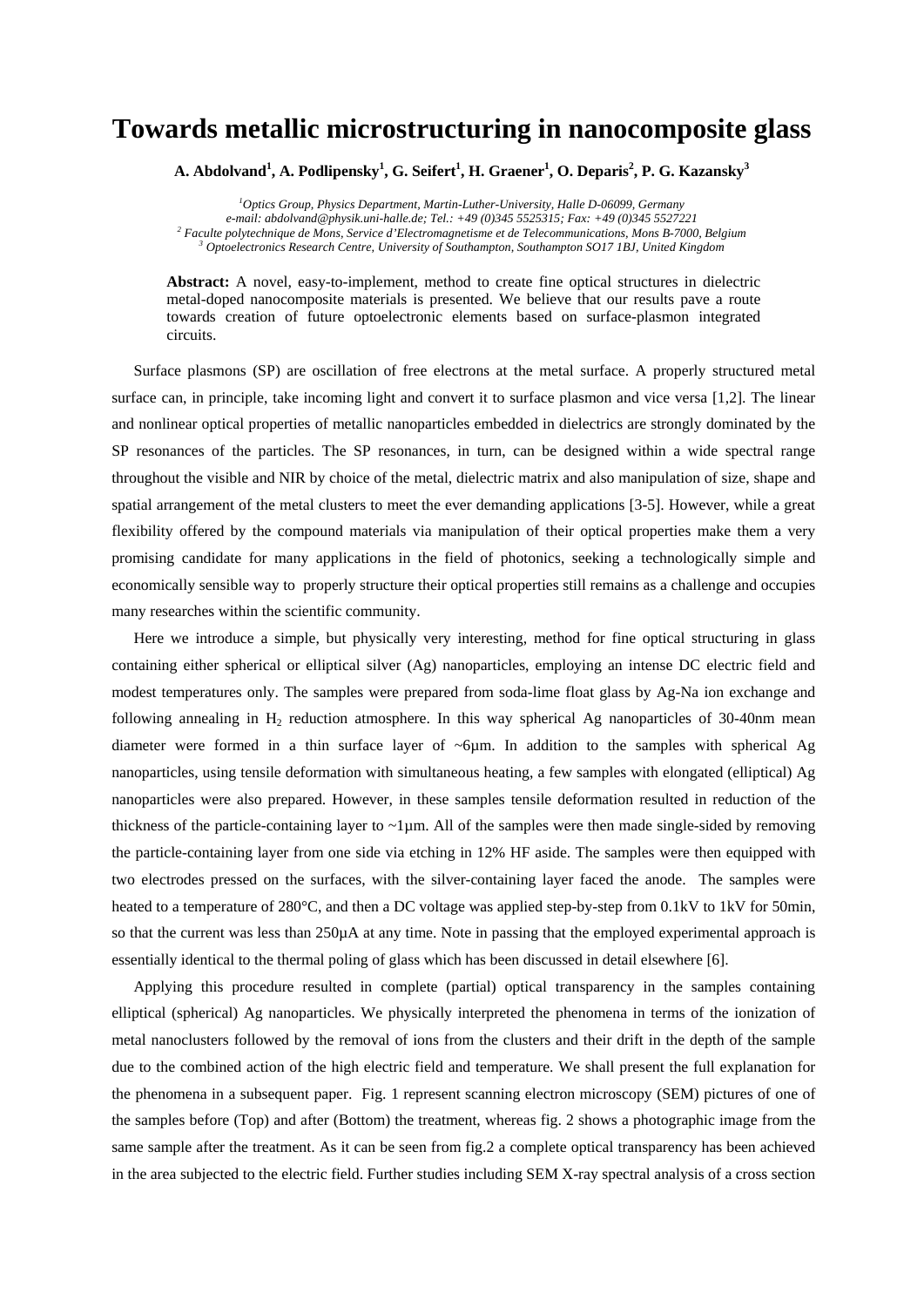of the sample showed decrease of both Ag and Na content near the surface of the treated area and their increase in the depth of a few micron.



Fig. 1. SEM pictures of the sample with Ag nanoparticles before (Top) and after (Bottom) DC electric field treatment. As it can be seen, after the treatment the shiny spots (Ag nanoparticles) were disappeared.



Fig. 2. Photographic image of the sample containing elliptical Ag nanoparticles after the treatment. As it can be seen the area subjectes to the electric field is totally transparent.

Employing the same procedure, however this time using sharp electrode as an anode and by heating the sample to a temperature of 300°C and applying DC voltage from 0.1kV to 0.4kV for 20min, structures as fine as <5µm in width were created (fig. 3).

In summary, we have presented a simple way towards metallic microstructuring in nanocomposite glass, by applying a combination of an intense DC electric field and moderately elevated temperature. We believe in practicality of our results to gain control over structural-and hence optical- properties of future optoelectronic elements based on metallic nanoparticles embedded in glass matrices.